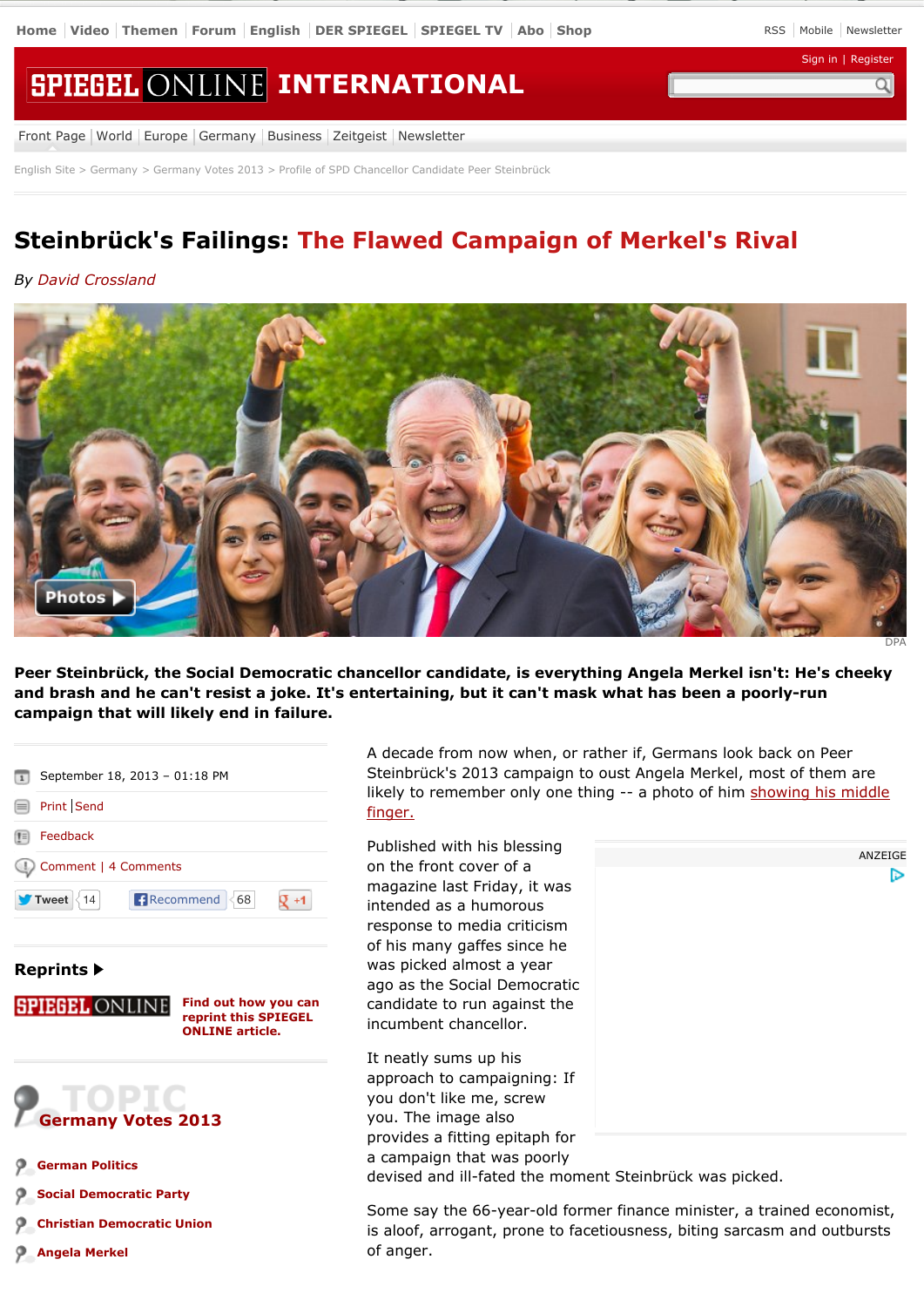#### **Germany's Party Landscape**



**From Black to Orange:** SPIEGEL ONLINE's Guide to German Political Parties

#### **Merkel's Cabinet**



**Interactive Graphic:** A Guide to Germany's Government

#### **How Germans Would Vote Today**



**SPIEGEL ONLINE's Poll Barometer:** Shows current German political trends – at both the federal and state level – based on the latest surveys.

#### **Related SPIEGEL ONLINE links**

**Photo Gallery:** Steinbrück's Big 'Misunderstanding'

**Political Parties Shifting to the Left** (09/17/2013)

**Life Support for FDP:** Merkel's Coalition Partner Needs Help (09/16/2013)

**Chancellor Candidate Gives Middle Finger** (09/12/2013)

**Fickle Electorate:** Why Are German Political Polls So Inaccurate? (09/11/2013)

**Dodging the Issues:** Merkel Campaign Driven by Fear of Voters (09/11/2013)

**No Debate Bump for Floundering SPD** (09/05/2013)

**SPD Chancellor Candidate Shows He's Human After All** (06/17/2013)

**Europe Frets over Italy:** 'Two Clowns Won the Election' (02/27/2013)

**Muzzled:** Merkel Opponent Put on Short Leash (01/28/2013)

Others credit him with having at least tried to inject some life into a hopelessly dreary election against a **bland incumbent** who looks impossible to unseat because most voters simply don't want change at the top.

There's no doubt that he's quick-witted. Asked during a TV interview whether he was worried his age would show during the rigors of an election campaign, he patted his cheeks and said: "No, I've got a great night crème."

But his flippancy, delivered in the nasal brogue of Hamburg, the northern port city where he was born, also makes him seem indifferent at times. One analyst recalled that during one recent campaign appearance, a woman asked Steinbrück how the SPD proposed to increase people's desire to have children. He snickered and then asked to be excused from answering. It got him a laugh from the audience, but he missed a chance to explain the SPD's policies on an important topic.

#### **Getting Laughs Rather Than Votes**

Last week in the southern city of Würzburg, he said Merkel's conservatives were trying to demonize the SPD and to make people scared of a center-left government. To illustrate his point he started grimacing and hobbling about the stage like a headless ghoul haunting Germany, bent on "nationalizing hairdryers and shavers."

"His motto seems to be it's better to make a joke and lose a friend than to miss a laugh from the audience," Richard Schütze, head of a Berlinbased media and communications consultancy, told SPIEGEL ONLINE.

"Initially, his style has impact because it amuses the crowd, it has a certain beer hall appeal. But it leaves a bitter aftertaste, because people later think about it and decide 'he was showing us that we're intellectually inferior to him,'" said Schütze. "Merkel by contrast doesn't demand too much of people, she's says everything's OK, and she exudes calm."

Showing the finger wasn't a good idea, said Schütze. "It will remain as a kind of trademark. The gesture amounts to an attack, an accusation, an insult to an audience, in this case journalists, which makes it doubly unwise."

Throughout the campaign, Merkel has been able to sit back and look presidential. Her Christian Democratic Union party has plastered German cities with posters showing her flashing her famous enigmatic smile together with the vacuous slogan "Successful Together."

To be fair, Steinbrück, well known for his straight-talking style, had little choice but to run an aggressive campaign. It was the only way to distinguish himself from Merkel and to give voters the illusion that they faced a real political choice. In truth though, their policies aren't very far apart. On key issues like the euro crisis, Merkel's conservatives and Steinbrück's SPD have been in lockstep. And Steinbrück and Merkel worked well together when he was finance minister in her government between 2005 and 2009.

"He has to attack, and he tries to use a lot mimicry and emotion in his campaign appearances," said Schütze. "He responds very directly to questions and allows himself to be drawn in to discussions and pins himself down. Merkel is much more cautious."

#### **Poor Start**

Steinbrück, an experienced political administrator who was governor of Germany's most populous state, North Rhine-Westphalia, got off to a poor start after his selection as the party's candidate last October. First,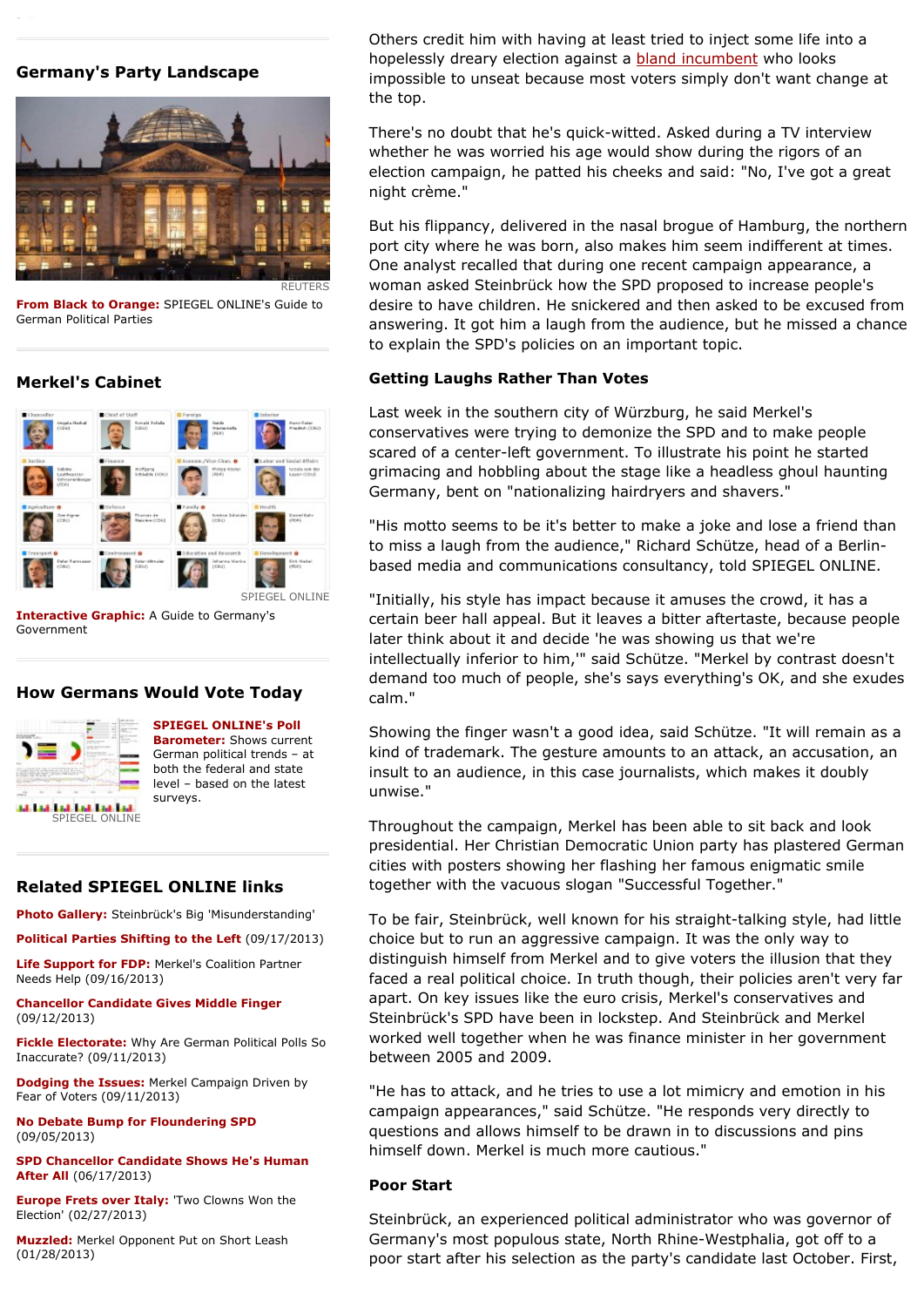

**Get Mobile with Our New App**



**Download It Today:** 'DER SPIEGEL in English' Now Available for iPhone

#### **European Partners**

**Presseurop** 

2013 German Elections: Hypnosis

Bulgaria: Unhappy and for good reason

#### r **Politiken**

Danish Crown employees vote against wage reinvestment

Greenland?s new finance officer resigns after 2 days

F **Corriere della Sera**

Early Morning Joy as Concordia is Righted

Concordia Righting Begins on Monday

#### **Newsletter**



**Sign up for Spiegel Online's daily newsletter**  and get **the best** of Der Spiegel's and Spiegel Online's international coverage in your In-Box **everyday**.

he was dogged by revelations that he had earned over a million euros from corporate speaking engagements -- not the most appropriate resume item for an SPD candidate supposedly representing the working class.

poor start after his selection as the party's candidate last October. First,

He didn't help himself when he said he wouldn't buy a bottle of Pinot Grigio wine for less than €5. Then he made the mistake of saying in a newspaper interview last December that chancellors should be paid higher salaries. It all jarred with his promise to create more social justice and to fight for a minimum wage.

He kept on putting his foot in his mouth. After the Italian election in February, he offended Italians by calling Silvio Berlusconi and populist leader Beppe Grillo "clowns." He said: "To a certain degree, I am horrified that two clowns won the election." Italian President Giorgio Napolitano, in Germany for a visit, promptly cancelled a planned meeting with Steinbrück as a result of the comment.

The remark won him headlines but no kudos. "You don't say something like that if you're running for the most powerful office in an important country," Thomas Jäger, a political scientist at the University of Cologne, told SPIEGEL ONLINE.

But Steinbrück has never been known for diplomatic finesse. In 2009, while he was finance minister in a Merkel-led coalition, he angered Switzerland during a drive to crack down on tax havens, comparing the country to "Indians" running from the cavalry. One irate member of the Swiss parliament responded by comparing him to the Nazis.

Germans credit Steinbrück with having done a good job steering them through the 2008 financial and banking crisis as finance minister. But his shoot-from-the-hip style, refreshingly different from Merkel's caution, doesn't chime with voters even though he has an impressive grasp of detail and policy complexities.

#### **Plenty of Tactics, No Strategy**

A Forsa poll released on Tuesday showed that 53 percent of Germans favored Merkel as chancellor, miles ahead of Steinbrück at 26 percent.

For Jäger, Steinbrück was always a poor fit. "Throughout the campaign I never understood what strategy the SPD and Steinbrück were pursuing. It was never clear what voters they wanted to reach."

The SPD has shifted sharply to the left in recent years in a bid to lure back the millions of voters who abandoned the party in disgust following its bold but unpopular "Agenda 2010" welfare cutbacks and labor reforms. Well-heeled Steinbrück, meanwhile, an unashamed backer of Agenda 2010, had been in political retirement since 2009, earning good money by lecturing captains of industry.

"It all started with a big misunderstanding," said Jäger. "The candidate who'd shifted to the right and the party that had shifted to the left entered into a campaign without really knowing how to get together," said Jäger.

"That explains a lot of what went wrong. Much of what Steinbrück did in the campaign was pure tactics. He tried to whip up sentiment, get on the front pages, get people interested in him, but all these tactical measures lacked a strategy."

So why did they choose him in the first place? Because the two other contenders, SPD leader Sigmar Gabriel and parliamentary group leader Frank-Walter Steinmeier, didn't want to run. Steinmeier was also damaged by his poor showing against Merkel in the 2009 election.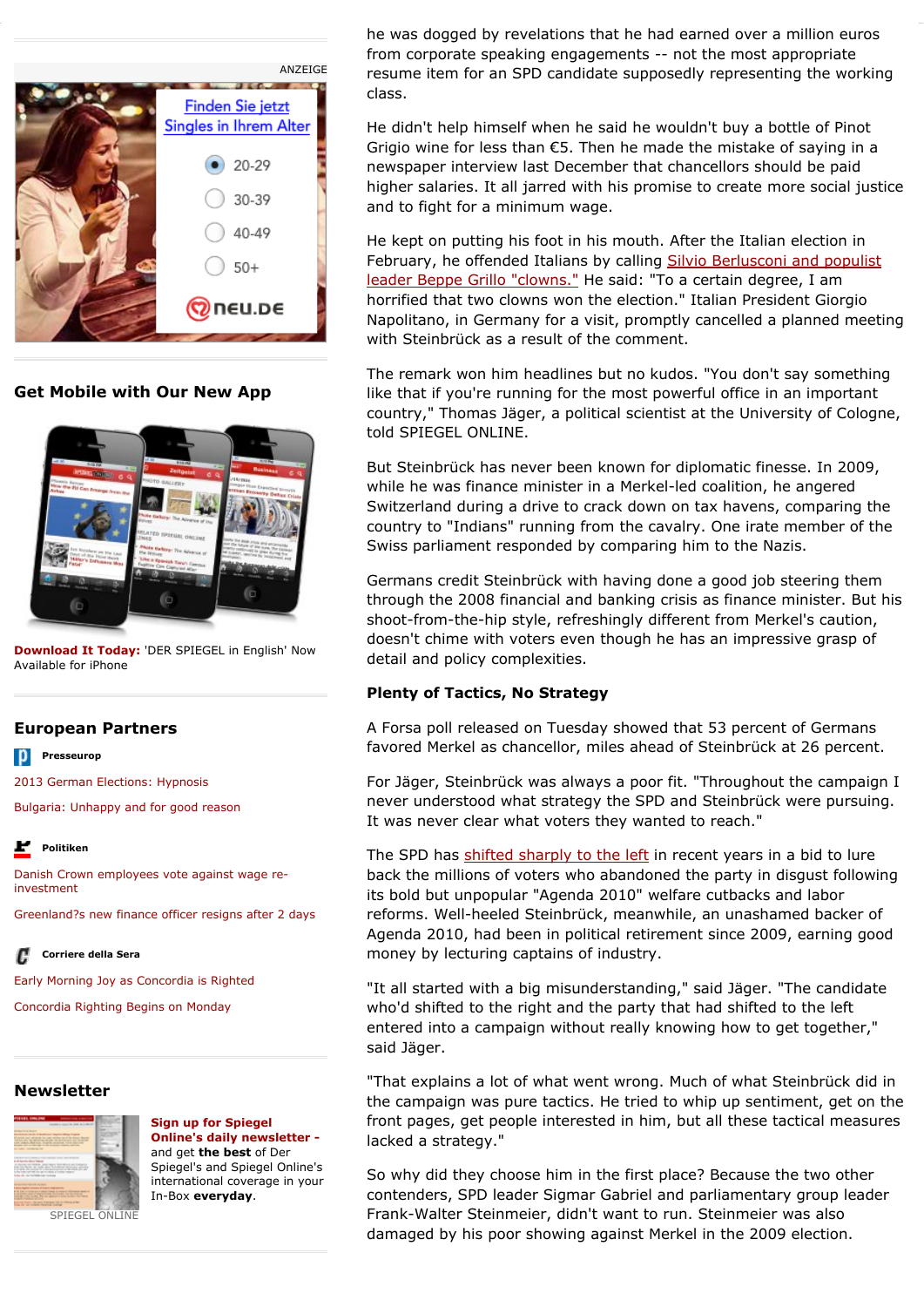#### **Facebook**



#### **Twitter**



Party leaders put Steinbrück on a shorter leash in January, limiting his say in campaign strategy and insisting that his newspaper interviews be proofread by campaign headquarters to stop screw-ups like the chancellor salary comment.

#### **Tears and French Lamps**

But the gaffes kept on coming and Steinbrück's authority was damaged by more or less open criticism from SPD leaders. People began to wonder whether he was about to throw in the towel, which explains the astonishingly rapturous applause he got from delegates at a party conference in Augsburg in April when he opened his speech with what would seem a trite sentence for a chancellor candidate: "I want to be chancellor of Germany."

Then in June, the pressure seemed to be getting to him again. The tough political warhorse was reduced to tears at an SPD event after his wife Gertrud described how upset she was by the image of her husband being peddled in the German media. "It's hard to take," she said.

There's no denying that the media has had their knives out for Steinbrück and were always waiting for his next verbal slip-up. But they never had to wait long. The next gaffe came in July when he complained about EU regulations and said he was hoarding a hundred French lightbulbs in his cellar "because I don't know if I'll still get them in five years for my French lamp."

French lamps, pricey Pinot Grigio, speaking engagements for thousands of euros -- Steinbrück has struggled throughout to convince voters that he's a red-blooded Social Democrat.

#### **Credibility Problem**

"His problem is that he has to convey Social Democratic values but struggles to appeal to people's emotions in this respect," said Gero Neugebauer, a political analyst at Berlin's Free University. "He lacks proximity to the man in the street because he doesn't really know how he lives. And he has difficulty overcoming the burden of winning back voters who were put off by Agenda 2010, which he supported at the time. It's a credibility problem."

But Neugebauer said Steinbrück's campaign style has improved in recent months. Commentators said he gave a solid, if surprisingly low-key performance in his TV debate against Merkel in which he looked more dynamic and convincing than her. The SPD has inched up a few points since, possibly helped by the disastrous paedophilia debate engulfing the Greens, the SPD's partners of choice in the highly unlikely event that they will secure a parliamentary majority on Sunday.

Indeed, Merkel's own partner, the pro-business FDP, is looking so weak in polls that Merkel may end up having to form a so-called grand coalition with the SPD as junior partner.

#### **Post-Election Turmoil Expected**

What role would Steinbrück play in those talks? It's unclear. He has clearly stated that he doesn't want anything to do with a grand coalition. Unless he achieves a significantly better result for the SPD than than the 25 percent it got in 2009, he's likely to resume his political retirement quite soon, say analysts.

Either way, his clout is likely to be limited by his lack of a political legacy. He had after all abandoned high politics when he stopped being finance minister in 2009.

"The question is how the party will respond to the election outcome, " said Jäger. "I'm not so sure if the big names will still play a role. It could